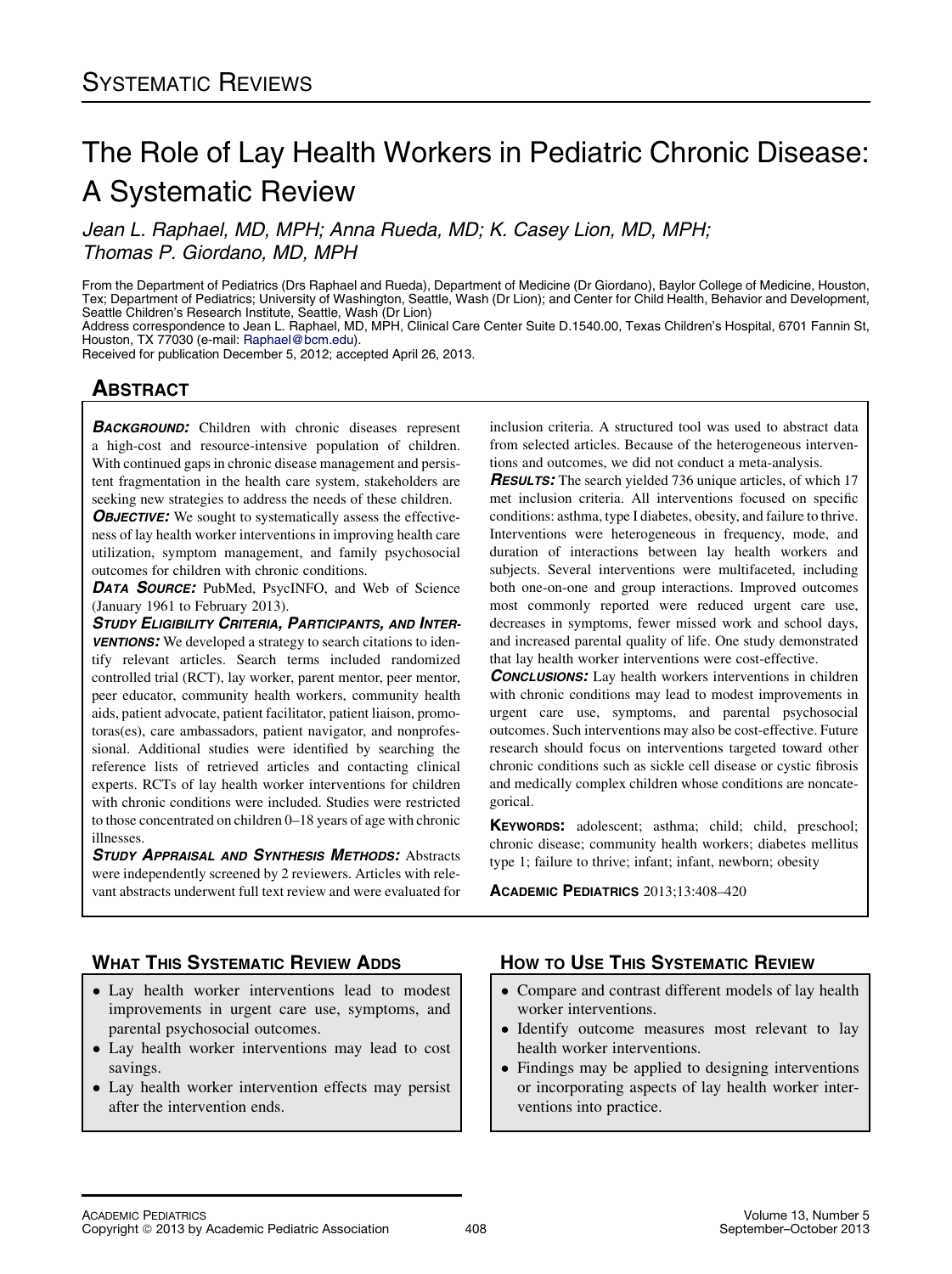CHILDREN WITH CHRONIC diseases represent a highcost and resource-intensive group of children. The prevalence of chronic conditions in children has quadrupled in the past 4 decades, now comprising 12–16% of the pediatric population. $1-4$  The impact of pediatric chronic diseases on child health-related cost is enormous with respect to health care utilization, school and work absen-teeism, and family functioning.<sup>[3,5–8](#page-11-0)</sup> Minority and lowincome children with chronic diseases are particularly vulnerable as they experience inequities in access to care, utilization, unmet medical needs, and patient satisfaction. $9,10$  There is mounting concern that the current model of pediatric primary care is not equipped to support the provision of high-quality care for chronically ill children. $11-13$ 

With continued gaps in chronic disease management and persistent fragmentation in the health care system, policy makers, clinicians, and other stakeholders are seeking new strategies to promote partnership models of care in which patients take a more active role in their own management. $14-16$  Increasing evidence suggests that patients with chronic diseases may potentially benefit from individualized assistance to navigate the health care system.<sup>[15,17–19](#page-11-0)</sup> Lay health worker interventions (eg, community health workers, patient navigators) for chronic disease have emerged as innovative models of individualized care. Lay health workers are individuals who perform functions related to health care delivery.<sup>[20](#page-11-0)</sup> Because they have no formal or paraprofessional training, they are typically provided with informal job-related training. They may work in paid positions or as volunteers. The term *lay health workers* is broad in scope and could include community health workers, village health workers, and cancer supporters. Although heterogeneous in specific content and delivery, lay health workers programs provide flexible and tailored one-on-one guidance to individuals. Previous studies among adults indicate that such interventions improve diabetes knowledge, hypertension management, timeliness of cancer care, health care utilization, and patient satisfaction.<sup>21-25</sup>

Although numerous individual studies have assessed lay health worker interventions in pediatrics, there is little consensus about the effectiveness of such programs for children with chronic conditions.<sup>[18](#page-11-0)</sup> Previous reviews of lay health worker interventions have been adult focused, disease specific, or limited to outcomes in preventive care.[15,18,20,26](#page-11-0) For example, a prior review of lay health worker interventions among children narrowly focused on asthma with heavy emphasis on environmental controls. Evidence for the effectiveness of these interventions among a broad spectrum of children with chronic conditions is needed, particularly with respect to health care use, symptom management, and family psychosocial outcomes. The objectives of this study were to summarize the available studies on lay health worker interventions, determine the efficacy of such programs for children with chronic conditions, and identify gaps in current knowledge regarding efficacy.

# METHODS

# **ELIGIBILITY CRITERIA**

We searched for randomized controlled trials (RCT) of interventions that were delivered by lay health workers to families of children 18 years of age or younger with chronic health conditions. Lay health workers were identified as individuals who were specifically trained to deliver a health-related intervention but who had no formal professional or paraprofessional training in health care. A lay health worker could not be a family member trained to provide care or support exclusively for members of his or her family. Because by definition lay health workers deliver one-on-one guidance, interventions had to have one-on-one interactions between the lay health worker and family. All RCTs were included, regardless of type. We excluded studies that focused on adults, studies evaluating pediatric to adult transition, nonempirical work such as case studies or commentaries, and unpublished literature. From included studies, we extracted data on characteristics, theoretical frameworks, training, intervention types, outcomes, and cost-effectiveness.

We conducted a systematic search of 3 major electronic databases comprising medical and social science studies (PubMed, PsycINFO, and Web of Knowledge) for titles and abstracts relevant to our research question (January 1961 to February 2013). We additionally hand searched bibliographies from retrieved articles and from published reviews. Local experts in behavioral interventions were consulted for additional studies. We did not contact study authors for further details with respect to methodology or reporting of results.

## **SEARCH TERMS**

On the basis of our inclusion/exclusion criteria, we started with Medical Subject Headings (MeSH) and the following keyword search terms: lay worker, parent mentor, peer mentor, community health worker, and promotoras(es). We added more terms by identifying keywords associated with these searches or within articles found with these searches. The final compiled list of search terms consisted of the following keywords or keyword combinations: lay worker, parent mentor, peer mentor, peer educator, community health workers, community health aids, patient advocate, patient facilitator, patient liaison, promotoras(es), care ambassadors, patient navigator, and nonprofessional.

Publications were screened and selected in a 2-step process in order to minimize bias. In the first phase, publications were screened for inclusion independently by 2 investigators (JR and AR) using titles of articles and, if available, the abstracts derived from the search. The inclusion criteria were RCTs of lay health worker interventions among children with chronic conditions. In the second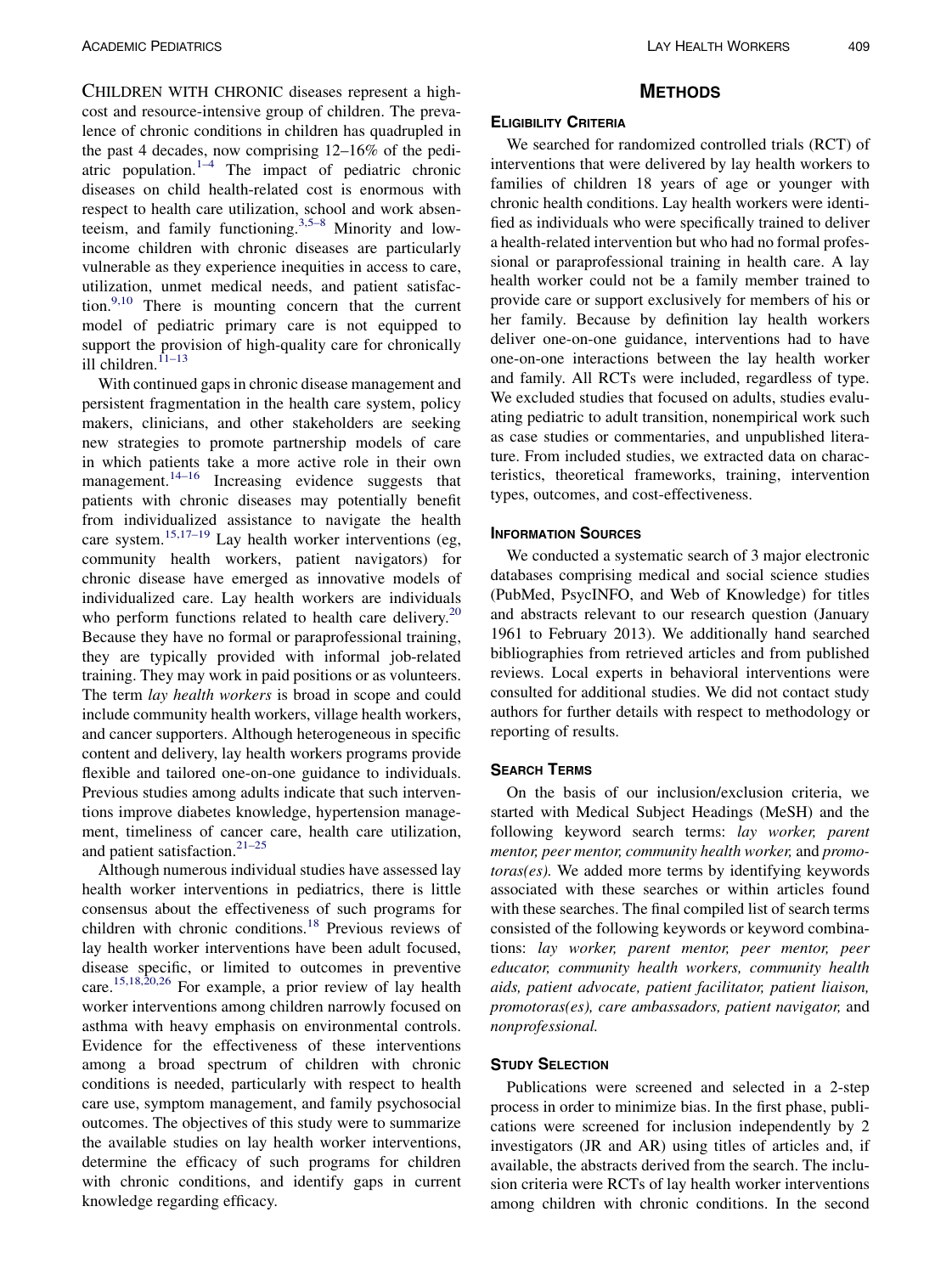phase, full text of articles that met inclusion criteria were retrieved and independently reviewed by JR and AR. The investigators met regularly to discuss the design and validity of the studies to determine whether they met inclusion criteria. Any disagreements were resolved by consensus between investigators.

We developed a data extraction document based on the Cochrane Consumers and Communication Review Group's data extraction template, $27$  pilot tested it on 10 included studies, and refined it accordingly. JR and AR independently collected the following data elements from the included studies: design, trial inclusion and exclusion criteria, condition type, population characteristics, setting, theoretical framework, lay health worker training, and intervention type (including duration and frequency).

The methodological risk of bias of included studies was assessed in accordance with the Cochrane Handbook and the guidelines of the Cochrane Consumers and Communication Review Group, $^{28}$  $^{28}$  $^{28}$  which recommends the explicit reporting of the following individual elements for RCTs: random sequence generation; allocation sequence concealment; blinding (participants, personnel); blinding (outcome assessment); completeness of outcome data, selective outcome reporting; and other sources of bias. JR and AR independently assessed the risk of bias of all included studies, with any disagreements resolved by discussion and consensus.

### **SUMMARY MEASURES**

Given that there are no standard outcome measures for lay health worker interventions, we did not prespecify or

place limitations on the outcomes examined. We used all outcomes for each study. To minimize bias, we only report results from prespecified analyses and do not include findings of post hoc analyses.

# RESULTS

The literature review yielded 736 unique articles, of which 27 articles met criteria for initial review (Fig.). After abstract review, 10 of the 27 studies were excluded because they did not meet inclusion criteria: 8 articles were eliminated as a result of nonrandomized design and 2 were eliminated because the study design did not include one-on-one interaction with the lay health workers. The final group of 17 studies comprised 4 specific pediatric chronic conditions: asthma, type I diabetes, obesity, and failure to thrive (FTT). The heterogeneity of interventions and outcomes precluded us from conducting any meta-analysis.

None of the studies scored low risk of bias in all of the  $7$ items assessed [\(Table 1\)](#page-3-0). Six studies were rated high risk in at least one category of risk of bias. These articles were rated low risk or unclear risk in all other categories and were therefore deemed appropriate to include in the review. However, the results of included studies are stratified according to whether or not they rate as high risk in any categories. Certain quality limitations were common in most articles. Three-quarters of the articles did not adequately describe the allocation concealment process. Because of the design of the interventions, which required the lay health workers to have face-to-face contact with the subjects, it was impossible to blind the study participants and personnel. Of all the articles, 8 stated that the outcome



Figure. Flow of titles, abstracts, and articles included in review.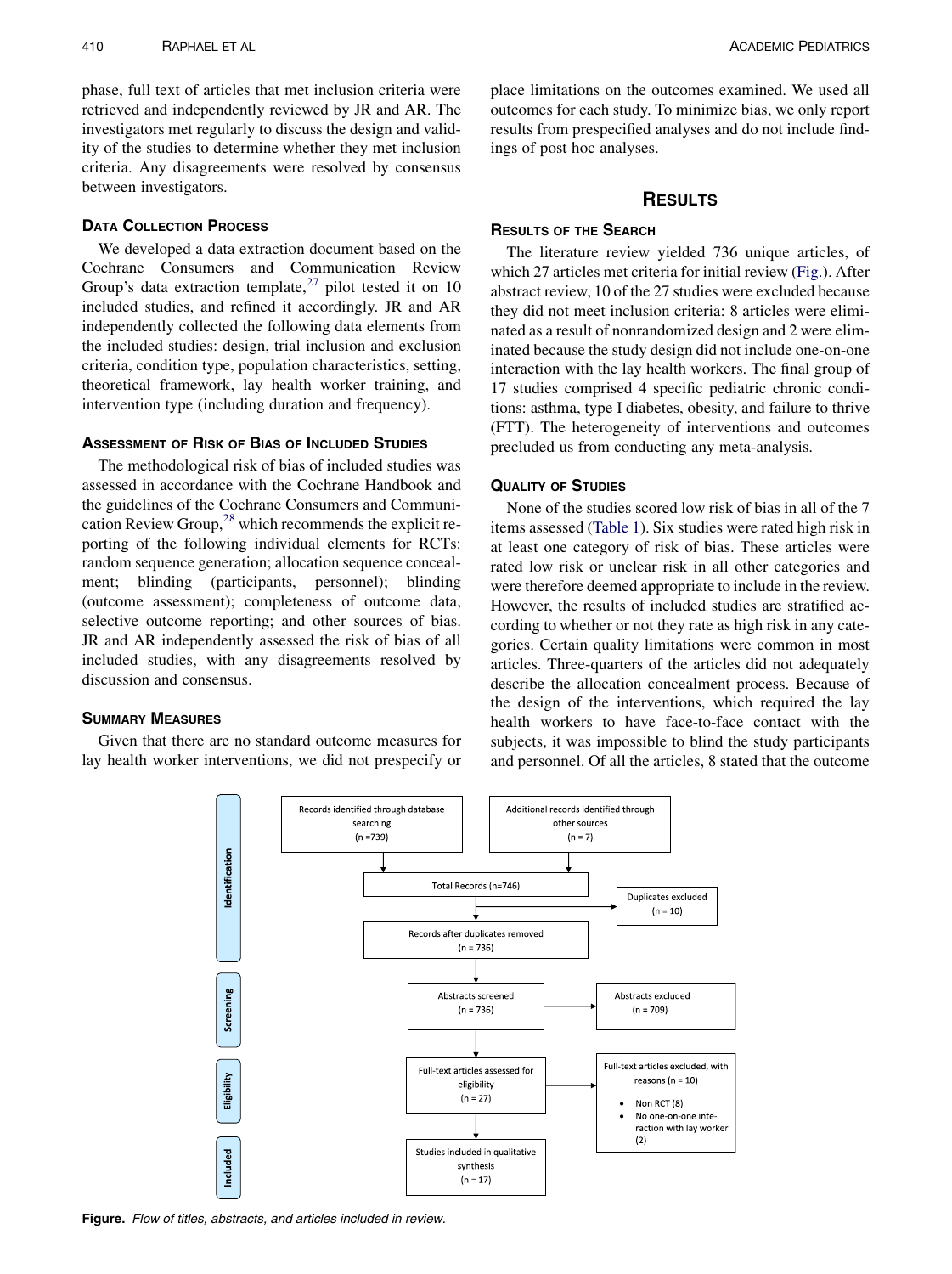### <span id="page-3-0"></span>Table 1. Risk of Bias for Included Studies

|                                   | Random Sequence                                                            | <b>Allocation Sequence</b> | Blinding<br>(Participants, | <b>Blinding (Outcome</b>                                     | Completeness of | Selective<br>Outcome |                                                                                     |
|-----------------------------------|----------------------------------------------------------------------------|----------------------------|----------------------------|--------------------------------------------------------------|-----------------|----------------------|-------------------------------------------------------------------------------------|
| Topic and Study (Year)            | Generation                                                                 | Concealment                | Personnel)                 | Assessment)                                                  | Outcome Data    | Reporting            | <b>Other Bias</b>                                                                   |
| Asthma                            |                                                                            |                            |                            |                                                              |                 |                      |                                                                                     |
| Bryant-Stephens (2009)            | Unclear                                                                    | Unclear                    | <b>NA</b>                  | Unclear                                                      | Low risk        | Low risk             | Low risk                                                                            |
| Flores (2009)                     | Low risk                                                                   | Unclear                    | <b>NA</b>                  | Low risk                                                     | Low risk        | Low risk             | Low risk                                                                            |
| Krieger (2005)                    | Low risk                                                                   | Low risk                   | <b>NA</b>                  | Unclear                                                      | Low risk        | Low risk             | Low risk                                                                            |
| Bryant-Stephens (2008)            | Unclear                                                                    | Unclear                    | <b>NA</b>                  | Unclear                                                      | Low risk        | Low risk             | Low risk                                                                            |
| Parker (2008)*                    | Low risk                                                                   | Unclear                    | <b>NA</b>                  | Unclear                                                      | Low risk        | Low risk             | High risk; physician aware<br>of intervention status                                |
| Williams (2006)                   | Unclear                                                                    | Unclear                    | <b>NA</b>                  | Unclear                                                      | Low risk        | Unclear              | Low risk                                                                            |
| Eggleston (2005)*                 | Low risk                                                                   | Unclear                    | <b>NA</b>                  | Low risk                                                     | Low risk        | Unclear              | High risk; groups told purpose<br>of study                                          |
| Krieger (2009)                    | Low risk                                                                   | Low risk                   | <b>NA</b>                  | Low risk                                                     | Low risk        | Low risk             | Low risk                                                                            |
| McConnell (2005)*                 | Unclear                                                                    | Low risk                   | <b>NA</b>                  | High risk; not blinded                                       | Low risk        | Low risk             | Low risk                                                                            |
| Morgan (2004)*                    | Low risk                                                                   | Unclear                    | <b>NA</b>                  | High risk; interviewers could<br>see study materials in home | Low risk        | Low risk             | Low risk                                                                            |
| Bonner (2002)                     | Unclear                                                                    | Unclear                    | <b>NA</b>                  | Low risk                                                     | Low risk        | Low risk             | Low risk                                                                            |
| <b>Diabetes</b>                   |                                                                            |                            |                            |                                                              |                 |                      |                                                                                     |
| Sullivan-Bolyai (2011)*           | High risk; fathers assigned to<br>intervention to which wife<br>randomized | Unclear                    | <b>NA</b>                  | Unclear                                                      | Unclear         | Low risk             | Low risk                                                                            |
| Sullivan-Bolyai (2010)            | Low risk                                                                   | Unclear                    | <b>NA</b>                  | Unclear                                                      | Low risk        | Low risk             | Low risk                                                                            |
| Svoren (2003)                     | Unclear                                                                    | Unclear                    | <b>NA</b>                  | Low risk                                                     | Low risk        | Low risk             | Unclear                                                                             |
| Laffel (1998)                     | Low risk                                                                   | Low risk                   | <b>NA</b>                  | Low risk                                                     | Low risk        | Low risk             | Low risk                                                                            |
| Obesity                           |                                                                            |                            |                            |                                                              |                 |                      |                                                                                     |
| Resnick (2009)*                   | Unclear                                                                    | Unclear                    | <b>NA</b>                  | Low risk                                                     | Low risk        | Low risk             | High risk; lengthy enrollment<br>process likely attracted<br>motivated participants |
| Failure to Thrive<br>Black (1995) | Low risk                                                                   | Unclear                    | <b>NA</b>                  | Low risk                                                     | Low risk        | Low risk             | Low risk                                                                            |

 $\mathsf{NA} = \mathsf{not}$  applicable.

\*High risk of bias in 1 or more quality category.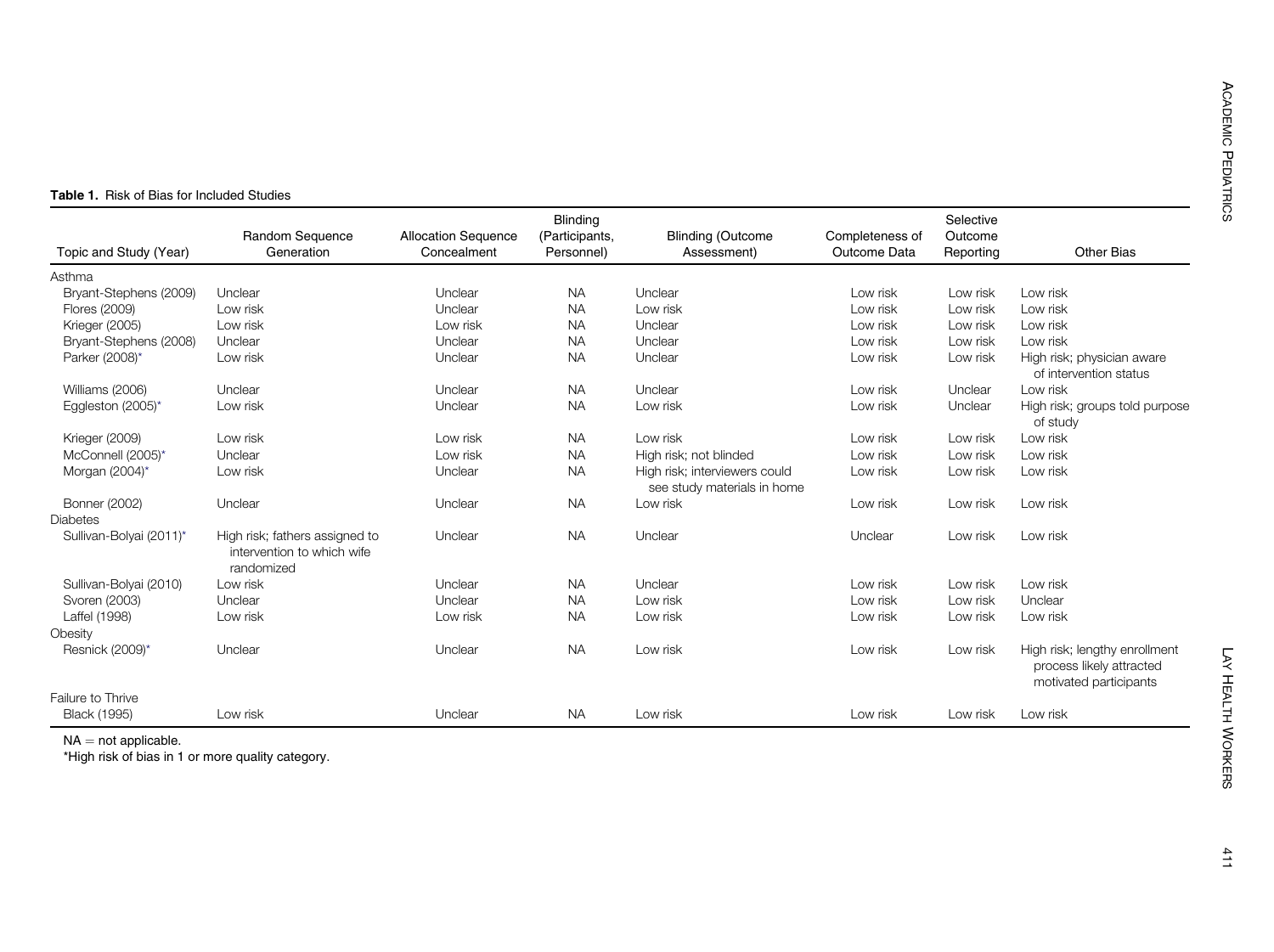assessment was blinded; 2 stated that the outcome assessment was not blinded; and the rest of the articles made no statement regarding blinding of the outcome assessment.

Theoretical frameworks for lay health worker interventions documented in 10 of 17 studies<sup>29-38</sup> included social cognitive theory, self-efficacy theory, and social support theory. All studies were 2- or 3-arm RCTs conducted in urban areas [\(Table 2](#page-5-0)), and 3 of the 17 studies were multicenter trials.<sup>[34,36,37](#page-11-0)</sup> The included studies involved 3,806 children 0–18 years old, with the majority of the study populations having a mean age of 5–8 years, and the total study size ranging from 46 to 937 children. The subjects were followed between 3 and 24 months after intervention. Most studies targeted minority populations of low socioeconomic status. Subjects were recruited from schools, outpatient clinics, and emergency departments (ED).

### **LAY HEALTH WORKER TRAINING CHARACTERISTICS**

In most studies, lay health workers were chosen on the basis of social congruence with the study population according to race/ethnicity, socioeconomic status, or having a child with the same chronic condition. All of the lay health workers received training before beginning the study intervention, although 7 studies<sup>29,31-34,39,40</sup> did not describe training details [\(Table 3](#page-7-0)). Six studies $30,35,41-44$ reported oversight by trained professionals or use of protocols to maintain the quality, accuracy, and consistency of the lay health worker interventions.

### **INTERVENTIONS**

Interventions consisted of lay health worker-family interactions through home visits, phone calls, or e-mails ([Table 3](#page-7-0)). The services provided by lay health workers varied across studies. The lay health workers in the 11 studies of asthma primarily focused on education about environmental trigger reduction, provision of engineering controls (eg, air filters, mattress encasements), asthma action plans, medication management, and increasing parental recognition of symptoms. Two asthma interventions involved monthly group meetings in the community.[35,42](#page-11-0) Of the 4 studies addressing type I diabetes care, 2 focused on peer parental support and education, $36,37$  and 2 studies involved clinic-based care ambassadors who made efforts to improve clinic attendance and follow-up visits to clinic by phone or letters.<sup>[40,45](#page-12-0)</sup> The single study on children with FTT focused on providing emotional support and modeling healthy parent-child behavior.<sup>[38](#page-11-0)</sup> The single study on children with high risk body mass index (BMI) centered primarily on nutritional education.<sup>[44](#page-12-0)</sup> The frequency of interactions between the lay health workers and the subjects varied among studies and was inconsistently reported. Most of the studies did not report the duration of individual encounters.

### **STUDY FINDINGS**

Results were stratified according to the following categories: studies that rated low risk or unclear risk in all risk of bias elements and studies that had any element rated as high risk. Given the heterogeneity of outcomes assessed and analyses performed, standardized measures of intervention effect could not be reported across the different studies. We present the most informative measures of effect and statistical confidence available from the published studies [\(Table 4](#page-9-0)).

### ASTHMA (LOW OR UNCLEAR RISK IN ALL CATEGORIES)

Of the 7 studies that rated low or unclear risk in all categories,  $29,31,33,35,39,41,42$  4 reported decreased asthma symptoms in the intervention group versus control,  $29,31,35,42$ and 3 reported no significant differences between the groups ([Table 4\)](#page-9-0).  $33,39,41$  The study by Flores et al showed a decrease in rapid breathing episodes per month (57.3 to 41.5) in the intervention but not control group.<sup>[42](#page-12-0)</sup> This study also demonstrated significant reductions in asthma exacerbations per year (2.9 to 1.8) in the intervention but not control group. The study by Krieger et al reported an increase in symptom-free days by 24.4 days/year in the intervention group.<sup>[29](#page-11-0)</sup> Two studies reported decreased activity limitation in the intervention group compared to control group.  $33,35$ Two of the studies reported decreased use of urgent health services (ie, ED or clinic visits),  $33,42$  and of the remaining five, 3 studies reported no significant differences in urgent health services use after the intervention,<sup>[29,39,41](#page-11-0)</sup> and 2 did not include urgent care use as an outcome.<sup>31,35</sup>

Three studies assessed the impact of lay health worker interventions on school and work attendance.<sup>[29,33,42](#page-11-0)</sup> In the study by Flores et al, the mean number of school days missed by the child in the past month decreased by 2.9 days. $42$  The mean number of work days missed by the parent decreased by 2.6 days. The remaining 2 studies assessing school and work days did not show significant differences between intervention and control groups.<sup>[29,33](#page-11-0)</sup>

Five of the 7 studies assessed psychosocial or behavior outcomes among caregivers.<sup>29,33,35,41,42</sup> Four studies reported improvement in at least one measurable or observable outcome.[29,33,35,42](#page-11-0) Improved outcomes included caregiver quality of life and caregiver depressive symptoms. The study by Bonner et al reported a 41% increase in participant self-efficacy for managing asthma versus only a 9% increase in the control group. $35$ 

### ASTHMA (HIGH RISK OF BIAS IN AT LEAST 1 CATEGORY)

Of the 4 studies that rated high risk in at least one risk of bias element,  $30,32,34,43$  3 reported decreased asthma symptoms in the intervention group versus control group,  $30,32,34$  and 1 study did not assess asthma symptoms.<sup>[43](#page-12-0)</sup> Parker et al demonstrated that, over 12 months, the proportion of the intervention group that needed unscheduled clinic visits decreased by 6%, whereas the control group's unscheduled visits increased by  $15\%$ <sup>30</sup> In the study by Morgan et al, there were significant reductions in the disruption of caretakers' plans and school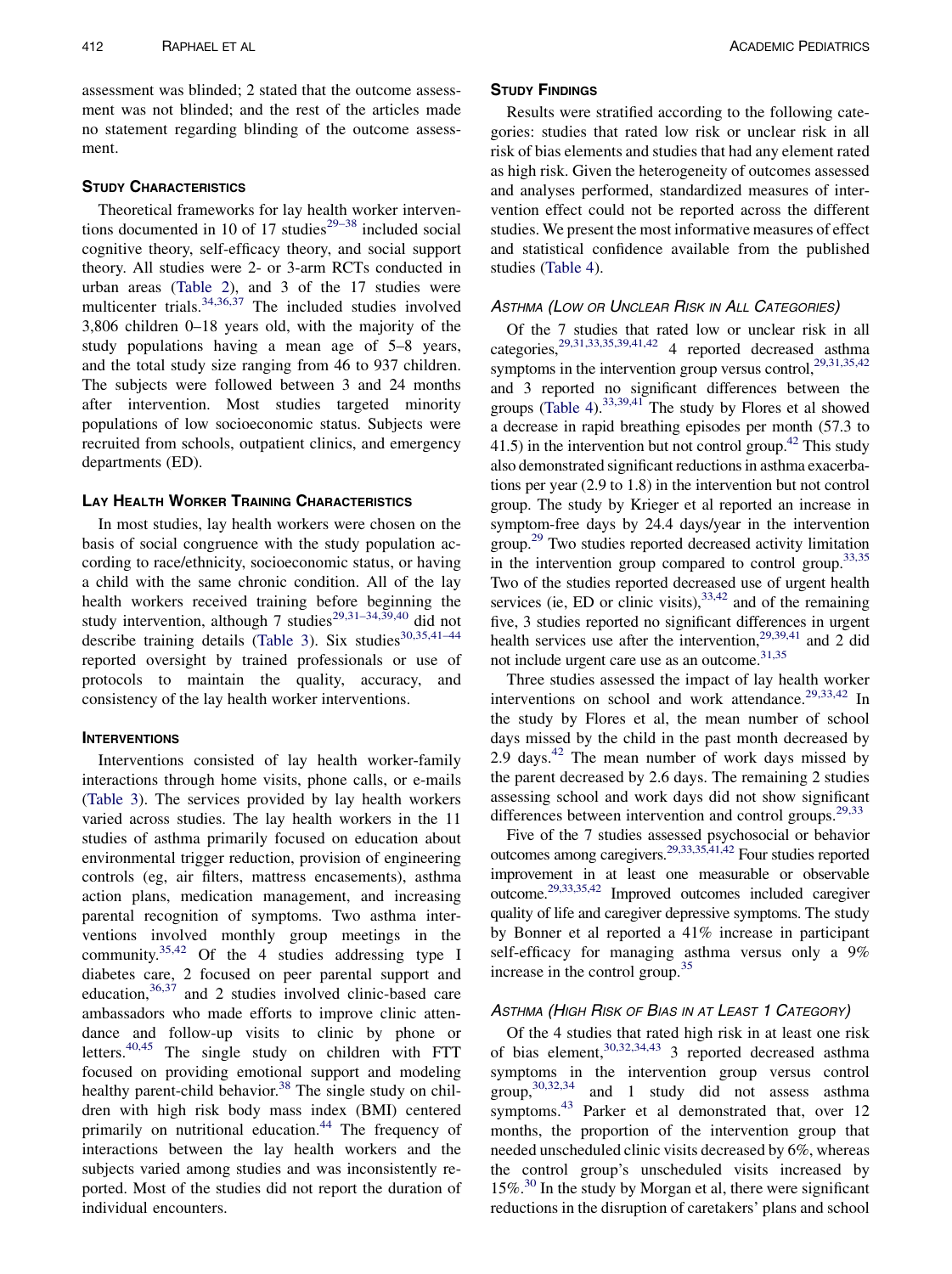<span id="page-5-0"></span>

| Primary Author (Year), Study Design | N   | <b>Target Population</b>                                    | <b>Eligibility Requirements</b>                                                                                                      | Recruitment                                                              |
|-------------------------------------|-----|-------------------------------------------------------------|--------------------------------------------------------------------------------------------------------------------------------------|--------------------------------------------------------------------------|
| Asthma                              |     |                                                             |                                                                                                                                      |                                                                          |
| Bryant-Stephens (2009), 2-arm RCT   | 264 | Urban minority, low SES                                     | 2-16 y old; physician diagnosed; on controller<br>medication; $\geq$ 1 hospitalization or $\geq$ 2 ED<br>visits within 12 mo         | Self-referral or from physician                                          |
| Flores (2009), 2-arm RCT            | 220 | Urban minority                                              | 2-18 y old; AA/LA; asthma as primary ED or<br>hospital diagnosis;                                                                    | ED or inpatient service at 4 local hospitals                             |
| Krieger (2009), 2-arm RCT           | 271 | Low SES:                                                    | 3-13 y old; persistent or poorly controlled asthma;<br>income <200% FPL or on Medicaid                                               | Community and public health clinics                                      |
| Bryant-Stephens (2008), 3-arm RCT   | 281 | Urban minority                                              | 2-16 y old; receive primary care at Children's<br>Hospital of Philadelphia; ≥1 hospitalization<br>or $\geq$ 2 ED visits within 12 mo | Self-referral or from physician                                          |
| Parker (2008), 2-arm RCT*           | 298 | Low SES, minority, near industrial facilities               | 7-11 y old; persistent asthma                                                                                                        | <b>Schools</b>                                                           |
| Williams (2006), 2-arm RCT          | 161 | Low SES federally designated census tract                   | 5-12 y old; $\geq$ 1 ED visit                                                                                                        | ED of local children's hospital                                          |
| Eggleston (2005), 2-arm RCT*        | 97  | Inner city children                                         | 6-12 y old; physician diagnosed; current<br>symptoms                                                                                 | Graduates of school-based asthma education<br>program                    |
| Krieger (2005), 2-arm RCT           | 274 | Ethnically diverse urban children                           | 4-12 y old; persistent asthma; income <200%<br>FPL or on Medicaid                                                                    | Community and public health clinics                                      |
| McConnell (2005), 2-arm RCT*        | 150 | Urban Hispanic children                                     | $6-14$ y old; $\geq 3$ outpatient visits; persistent<br>asthma; positive skin test for allergens                                     | School-based mobile asthma clinic; allergy clinic                        |
| Morgan (2004), 2-arm RCT*           | 937 | Census tracts with high proportion<br>of low SES households | 5-11 y old; physician diagnosed; ≥20% of<br>households in census tract had incomes<br>below FPL                                      | Research centers                                                         |
| Bonner (2002), 2-arm RCT            | 119 | Urban African American and Hispanic<br>children             | Age criteria NR; asthma; established care for<br>previous 12 mo                                                                      | General pediatric practice or pulmonary clinic<br>of university hospital |
| Type 1 Diabetes                     |     |                                                             |                                                                                                                                      |                                                                          |
| Sullivan-Bolyai (2011), 2-arm RCT*  | 28  | No specification                                            | Age $<$ 13 y; newly diagnosed                                                                                                        | Diabetes center                                                          |
| Sullivan-Bolyai (2010), 2-arm RCT   | 60  | No specification                                            | Age <13 y; newly diagnosed                                                                                                           | Diabetes center                                                          |
| Svoren (2003), 3-arm RCT            | 299 | No specification                                            | 7-16 y old; diabetes >6 mo; $\geq$ 1 outpatient visit to<br>diabetes center in last 12 mo                                            | Diabetes center                                                          |
| Laffel (1998), 2-arm RCT            | 171 | No specification                                            | 10-15 y old; diabetes $>$ 12 mo; $\geq$ 1 outpatient visit<br>to diabetes center in last 12 mo                                       | Diabetes center                                                          |
| Obesity                             |     |                                                             |                                                                                                                                      |                                                                          |
| Resnick (2009), 2-arm RCT*          | 46  | No specification                                            | Age criteria NR; BMI ≥85 percentile; enrolled at<br>1 of 2 study schools; K-5th grade                                                | School                                                                   |
| Failure to Thrive                   |     |                                                             |                                                                                                                                      |                                                                          |
| Black (1995), 2-arm RCT             | 130 | Low-income children                                         | <25 mo of age; weight for age <5 percentile;<br>gestational age ≥36 wk; weight appropriate<br>for gestational age                    | Pediatric clinics; community health maintenance<br>organizations         |

AA/LA = African American/Latino American; BMI = body mass index; ED = emergency department; FPL = federal poverty limit; NR = not reported; SES = socioeconomic status. \*High risk of bias in 1 or more quality category.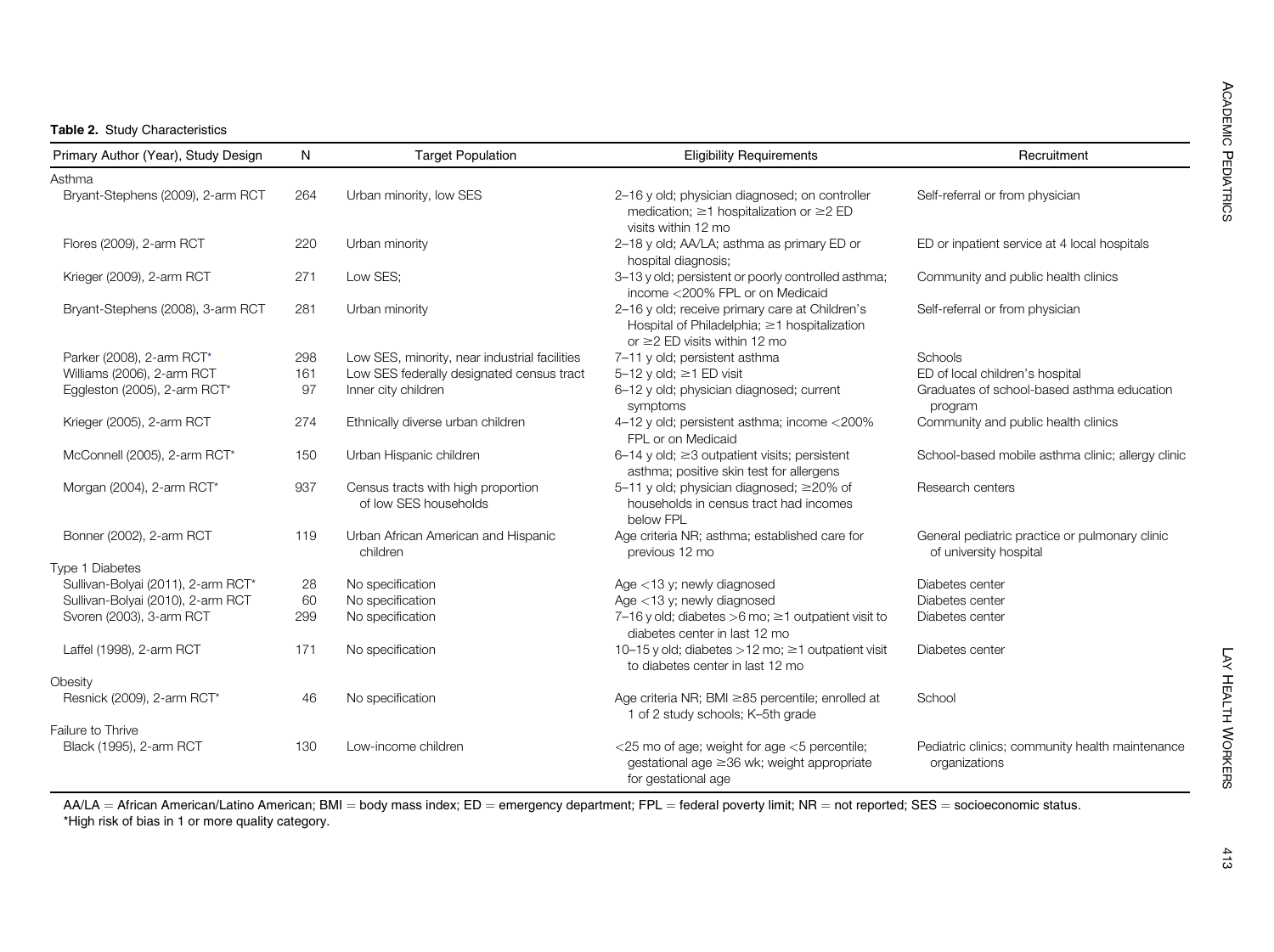days missed by the children in the intervention group.<sup>[34](#page-11-0)</sup> One of 2 studies assessing psychosocial or behavior outcomes among caregivers showed significant findings.[30,43](#page-11-0) Parker et al demonstrated a decrease in depressive symptoms in the intervention group relative to the control group. $30$ 

## TYPE I DIABETES

Of the 2 studies assessing parental psychosocial outcomes,  $36,37$  the study with low or unclear risk of bias in all categories showed no differences in parental concern, worry, confidence, or diabetes impact on family. $37$  The study which rated high risk of bias in one category showed that fathers increased their confidence related to managing their child's diabetes. $36$ 

The 2 studies assessing clinic outcomes rated low or unclear risk in all risk of bias elements. $40,45$  The studies by Laffel et al and Svoren et al measured severe hypoglycemic events, glycemic control, outpatient clinic visits, and emergency care visits and hospitalizations.<sup>[40,45](#page-12-0)</sup> Both of these studies reported improved glycemic control in the intervention groups. In addition, both reported increased outpatient clinic attendance and a decrease in hospitalization and ED visits for the intervention group. In the study by Laffel et al, appointment attendance in the diabetes clinic improved with a mean of 7.1 visits/24 months for the intervention group compared to 5.2 visits/ 24 months for the control group.

### **OBESITY**

The study by Resnick et al (high risk in one category) reported a modest reduction of children's BMI percentile. The mean BMI percentile decreased from 94.1 to 90.6 at the end of the 12-month intervention for all children (inter-vention and control).<sup>[44](#page-12-0)</sup> There were no differences in BMI reductions between groups.

### FAILURE TO THRIVE

The lay health worker intervention in the study by Black et al (low or unclear risk in all categories) resulted in improved growth parameters for children with FTT regardless of intervention status.[38](#page-11-0)

### **LONG-TERM INTERVENTION EFFECTS**

Two studies related to asthma assessed the sustainability of intervention outcomes. In the study by Krieger et al (low or unclear risk of bias in all categories), the sustainability of the intervention outcome was assessed 6 months after exit from the intervention group. $33$ Improvements in caregiver quality of life, urgent care use, and days with activity limitation were all sustained. The control group was not followed because members of this group crossed over and received the intervention. In the study by Morgan et al (high risk of bias in 1 category), sustained intervention effects (relative to control) were observed 12 months after exit for caretaker nighttime wakening, missed school days, and number of days with symptoms. $34$ 

## **COST-EFFECTIVENESS AND COST SAVINGS**

Two studies (both low or unclear risk of bias in all categories) examined cost-effectiveness or cost savings of lay health worker interventions. In the study by Flores et al,  $42$ the average monthly cost of the intervention per patient was \$60.42. The intervention group experienced savings of \$361.48 for hospitalizations and \$50.33 for ED encounters. The mean reduction in asthma exacerbation days was 1.26 days for the intervention group and 0.78 for the control group. The incremental cost-effectiveness ratio for the intervention group was  $-$ \$597.10 per asthma exacerbation-free day gained, indicating a total cost savings for the intervention group. In the 2005 study by Krieger et al, the estimated marginal cost of the highintensity intervention relative to the low-intensity intervention was  $$1124$  per child.<sup>[33](#page-11-0)</sup> The savings in urgent care costs (ED visits, hospitalization, and unscheduled clinic visits) during a 2-month period was calculated to range from \$57 to \$80 per child.

The evidence for lay health worker interventions improving the care of children with chronic conditions is generally positive according to this review. Benefits of interventions included reduced urgent health care use, decreased symptoms, improved child health status, fewer missed parental work days, fewer missed child school days, improved parental quality of life, and increased self-efficacy. However, these findings were not consistent across all studies. Two studies demonstrated that intervention effects may be sustained long after the intervention ends. Additional studies indicated that lay health worker interventions may offer cost savings. Current data are limited to outcomes among a small number of specific diseases. In our review, the majority of interventions were conducted in asthma with far fewer in diabetes, obesity, and FTT. Overall, the current evidence suggests that lay health worker interventions may provide an important strategy for improving care and therefore warrant further study.

This work adds to the findings of previous reviews of lay health worker interventions.<sup>[15,18,46](#page-11-0)</sup> A review by Foster et al assessed the effectiveness of lay-led self management programs for adults with chronic conditions.[15](#page-11-0) This review included 17 trials involving 7442 participants. It concluded that lay health worker interventions led to modest, shortterm improvements in patients' confidence to manage their condition and perceptions of their own health without altering health care utilization or quality of life. A review by Postma et al specifically assessed the effectiveness of community health worker interventions for children with asthma.<sup>[18](#page-11-0)</sup> Seven studies with 2,316 participants were examined. The review found positive outcomes associated with lay health worker interventions, including decreased asthma symptoms, day-time activity limitations, and urgent care use. Six of the studies in the review by Postma were among the 11 included in our review. A most recent review conducted by the Agency for Healthcare Research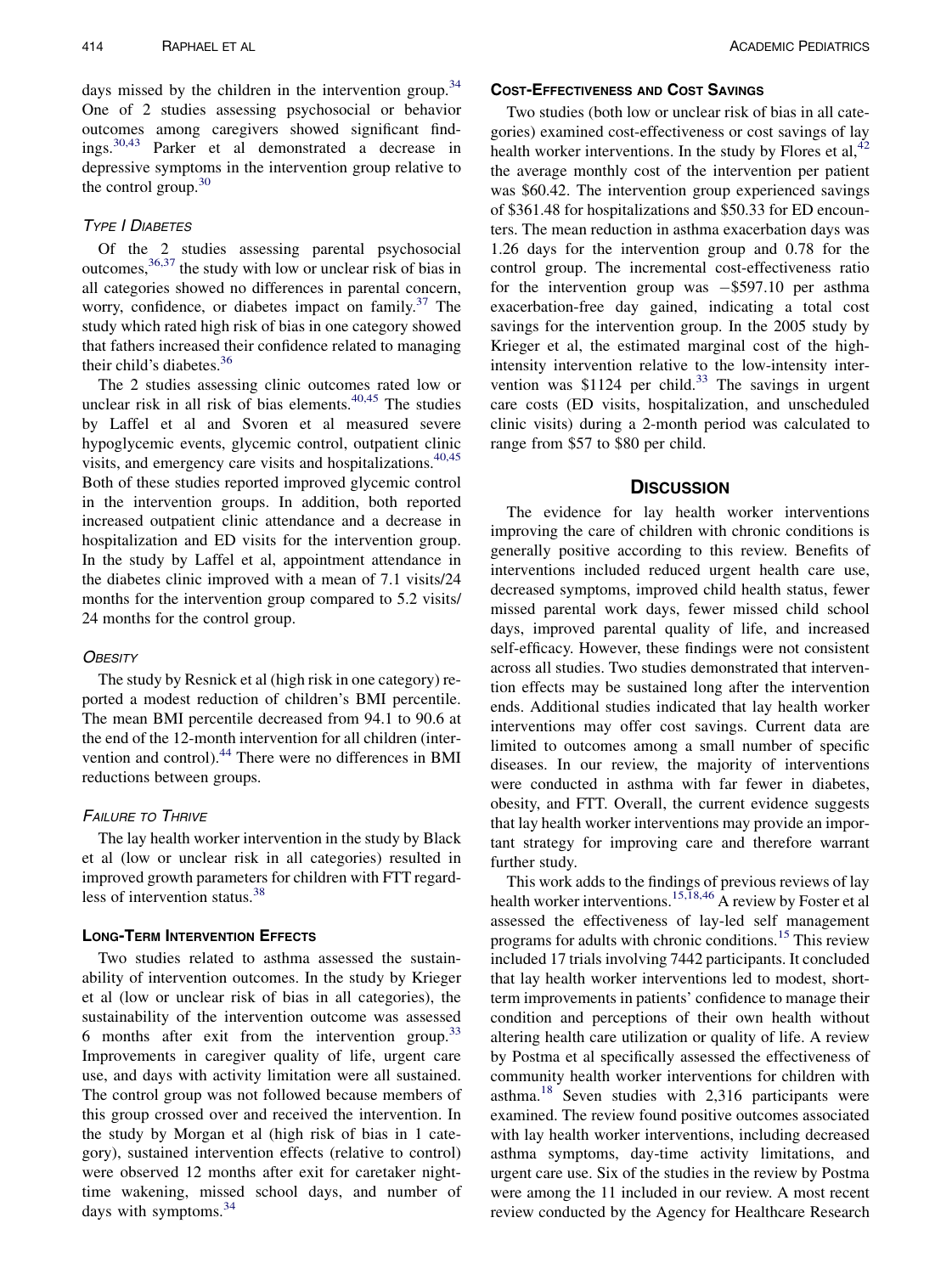<span id="page-7-0"></span>Table 3. Intervention Characteristics

| Primary Author (Year)                             | Lay Health Worker<br>Training                                                            | Content                                                                                  | Mode                                                                           | Dose/Frequency                                                                                                                           | Intervention<br>Length | Assessment<br>Frequency        | Control Group Study<br>Protocol                               |
|---------------------------------------------------|------------------------------------------------------------------------------------------|------------------------------------------------------------------------------------------|--------------------------------------------------------------------------------|------------------------------------------------------------------------------------------------------------------------------------------|------------------------|--------------------------------|---------------------------------------------------------------|
| Asthma                                            |                                                                                          |                                                                                          |                                                                                |                                                                                                                                          |                        |                                |                                                               |
| Bryant-Stephens (2009)                            | Didactic training with<br>practice assessments                                           | Home education and<br>environmental intervention                                         | <b>HV</b>                                                                      | Active phase: biweekly<br>visits for 24 wk; inactive<br>phase: monthly visits for<br>6 mo                                                | $12 \text{ mo}$        | Monthly for<br>$12 \text{ mo}$ | Observation (crossover)                                       |
| Flores (2009)                                     | Training for 2.5 d; training<br>manual                                                   | Asthma education; peer<br>support                                                        | HV, phone calls; group<br>meetings                                             | 2 HV/y; monthly phone<br>calls                                                                                                           | $12 \text{ mo}$        | Monthly for<br>$12 \text{ mo}$ | Observation only                                              |
| Krieger (2009)                                    | <b>NR</b>                                                                                | Action plan development;<br>review of educational<br>topics; social support              | HV, phone calls                                                                | Initial visit plus 0-5 follow<br>up visits (mean 3.1)                                                                                    | $12 \text{ mo}$        | At 12 mo                       | Clinic visits with asthma<br>nurses                           |
| Bryant-Stephens (2008)                            | <b>NR</b>                                                                                | Asthma education; review of<br>medications and asthma<br>action plan; pest control       | <b>HV</b>                                                                      | Assessment $HV + 5$<br>weekly follow-up visits,<br>then 1 HV/mo to collect<br>symptom diaries, review<br>medications and action<br>plans | $12 \text{ mo}$        | At 12 mo                       | Given information<br>about asthma self-<br>management classes |
| Parker (2008)*                                    | 4-wk training program                                                                    | Action plan development;<br>asthma and trigger<br>education                              | <b>HV</b>                                                                      | Mean 9.24 (range 1-17)<br>$HV$ in 1 $y$                                                                                                  | $12 \text{ mo}$        | At 12 mo                       | Observation only                                              |
| Williams (2006)                                   | <b>NR</b>                                                                                | Education and assistance<br>on asthma management;<br>environmental intervention          | HV, phone calls                                                                | HV and phone calls at 0, 4,<br>8. and 12 mo                                                                                              | $12 \text{ mo}$        | 4, 8, 12 mo                    | Delayed intervention                                          |
| Eggleston (2005)*                                 | <b>NR</b>                                                                                | Education on avoiding<br>allergens; modeling on how<br>to reduce exposures               | HV, phone calls                                                                | Three HV at 0, 6, and<br>12 mo, and quarterly<br>phone calls during<br>12 mo period                                                      | $12 \text{ mo}$        | 3, 6, 9, 12 mo                 | Observation only                                              |
| Krieger (2005)                                    | <b>NR</b>                                                                                | Support, education,<br>resources to reduce<br>exposures                                  | <b>HV</b>                                                                      | Mean of 7 visits/y                                                                                                                       | $12 \text{ mo}$        | 12.18 mo                       | Single visit                                                  |
| McConnell (2005)*                                 | Urban health education for<br>immigrants; Allergy and<br>Asthma Foundation of<br>America | Education modules on<br>remediation of exposure to<br>indoor allergens                   | <b>HV</b>                                                                      | 2 HV in 4 mo                                                                                                                             | 4 mo                   | At 4 mo                        | Observation only                                              |
| Morgan (2004)*                                    | <b>NR</b>                                                                                | Education modules on<br>remediation of exposure to<br>indoor allergens                   | HV, phone calls                                                                | Median of 5 HV (range,<br>$0 - 7$ )                                                                                                      | $12 \text{ mo}$        | 6, 12, 18,<br>24 mo            | Observation only                                              |
| Bonner (2002)                                     | One month training by<br>pulmonary division and<br>project coordinator                   | Social support; asthma diary<br>monitoring; family<br>coaching; reduction of<br>triggers | HV, phone calls,<br>accompanied family to<br>clinic visits, group<br>workshops | Phone calls; workshops<br>once a month; 3 HV;<br>1-2 doctor visit<br>accompaniments                                                      | 3 mo                   | At 3 mo                        | Observation only                                              |
| <b>Type 1 Diabetes</b><br>Sullivan-Bolyai (2011)* | Parent mentor curriculum                                                                 | Education; affirmation and<br>emotional support                                          | HV, phone calls, e-mail                                                        | Average of 5 parent<br>contacts in 1 y                                                                                                   | $12 \text{ mo}$        | 3, 6, 12 mo                    | Contact information for<br>experienced parent                 |
| Sullivan-Bolyai (2010)                            | Parent mentor curriculum                                                                 | Education; affirmation and<br>emotional support                                          | HV, phone calls, e-mail                                                        | Average of 5 (range 1-25)<br>contacts in 1 y                                                                                             | $12 \text{ mo}$        | 3, 6, 12 mo                    | Contact information for<br>experienced parent                 |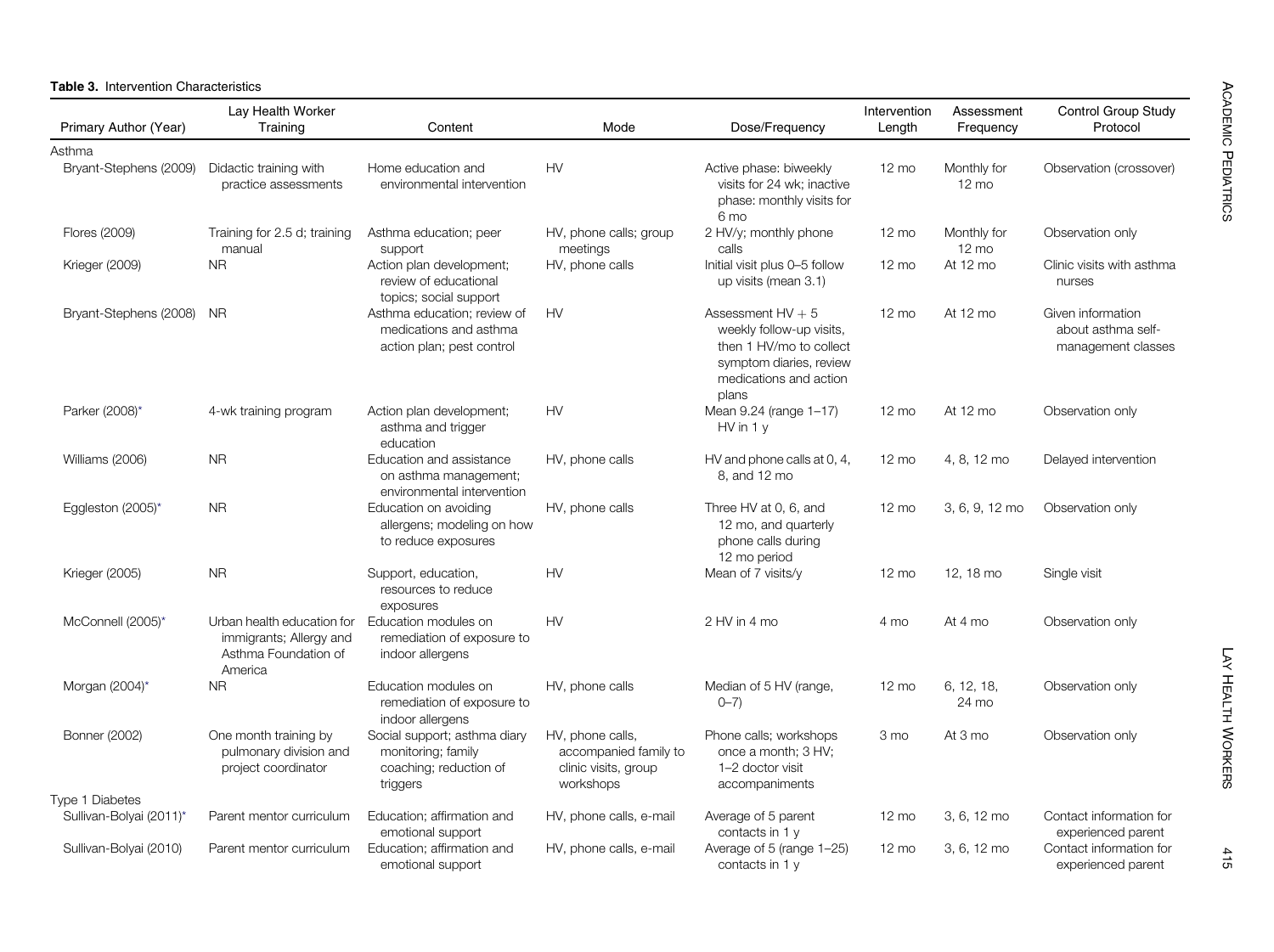| Svoren (2003)                            | Training by research and<br>medical staff         | teaching modules over 2 y<br>clinic visits with monitoring<br>information on scheduling<br>of clinic attendance; CA+<br>group received 8 written<br>about type 1 DM care<br>CA group received | Sessions in the clinic by<br>S            | group, mean of 7.5 visits<br>CA group, mean of 7.3<br>visits in 24 mo; CA+<br>in $24 \text{ mo}$ | 24 mo           |                          | 4, 8, 12, 24 mo Delayed intervention          |
|------------------------------------------|---------------------------------------------------|-----------------------------------------------------------------------------------------------------------------------------------------------------------------------------------------------|-------------------------------------------|--------------------------------------------------------------------------------------------------|-----------------|--------------------------|-----------------------------------------------|
| Laffel (1998)                            | $\frac{\alpha}{2}$                                | missed their appointments<br>contacted families who<br>scheduling, monitored<br>clinic attendance and<br>CA assisted with appt                                                                | In-clinic visits, phone calls,<br>letters | Followed patients for 24<br>mo                                                                   | 24 mo           | Every visit for<br>24 mo | Observation only                              |
| Resnick (2009)*<br>Obesity               | 36h training                                      | Evidence-based counseling<br>increasing physical activity<br>reducing TV viewing,<br>on dietary changes,                                                                                      | HV, phone calls, e-mail                   | encounters 3.4/12 mo<br>Average personal                                                         | $12 \text{ mo}$ | At 12 mo                 | Educational materials<br>via mail             |
| Failure to Thrive<br><b>Black</b> (1995) | 8 session training                                | Hawaii Early Learning<br>Program                                                                                                                                                              | $\geq$                                    | Range of 0-49 visits in 1 y,<br>mean of 19.2/y (SD<br>11.5                                       | $12 \text{ mo}$ | At 12 mo                 | multidisciplinary<br>Clinic-based<br>services |
|                                          | *High risk of bias in 1 or more quality category. | CA = care ambassador; ED = emergency department; HV = home visit; NR = not reported.                                                                                                          |                                           |                                                                                                  |                 |                          |                                               |

and Quality on adults and children concluded that evidence of the effectiveness of lay health worker interventions is mixed.<sup>[26](#page-11-0)</sup>

The development of innovative and effective care delivery mechanisms for children with chronic conditions has evolved as a central priority in redefining pediatric practice. Various models of care (eg, medical homes, comprehensive hospital-based care programs) have been implemented with limited evidence and variable results.[47–50](#page-12-0) In adult care, newer lay health worker interventions have provided insights on how to facilitate timely, high-quality care for those with chronic conditions. Most recently, patient navigation has emerged as an innovative care model with the principal function of eliminating barriers to timely delivery of services for individual patients across the health care continuum.<sup>[24,51](#page-11-0)</sup> Although patient navigation includes components grounded in self-efficacy and social support theories similar to lay health worker interventions, it also incorporates practical assistance to achieve desired outcomes. It has its conceptual and theoretical roots in cancer care where it was developed in order to support and guide adults with abnormal cancer screening or a new cancer diagnosis.<sup>[25](#page-11-0)</sup> Patient navigators are non–health workers who target atrisk populations such as racial/ethnic minorities and those from low-income populations for delays in care.<sup>[17,52,53](#page-11-0)</sup> Positive outcomes associated with patient navigation have included timeliness of diagnosis, time to initiation of primary therapy, patient satisfaction, quality of life, and cost-effectiveness.<sup>25,54–56</sup> Patient navigation may represent a new model for lay health worker intervention for children in the future.

This review had several strengths. These included a focus on children with chronic conditions, inclusion of conditions other than asthma, and incorporation of more current studies. The inclusive search strategy and rigorous evaluation of risk of bias have resulted in a comprehensive and critical assessment of the current state of the science for lay health worker interventions. However, limitations to this review also merit discussion. Although the individual studies assessed a diverse set of outcomes, they did little in providing a theoretical basis for improvements. Only 10 of the 17 studies cited specific conceptual models that informed the interventions. Of the studies that did use conceptual models, few operationalized theoretical concepts in such a way that the mediators of behavioral change could be identified. For example, if an intervention resulted in improved quality of life, it could not be determined which element of the intervention led to the change. Therefore it was not possible to summarize the individual elements of the causal pathways that led to improvements. As more lay health worker or patient navigation interventions are developed, more attention must be directed toward the operationalization of the theoretical models underpinning these interventions and analysis of which elements lead to improvements. Only 2 studies in this review examined costs. Though both studies documented cost-savings, they did not rigorously assess costeffectiveness as recommended for such studies.[57,58](#page-12-0) Most

\*High risk of bias in 1 or more quality category.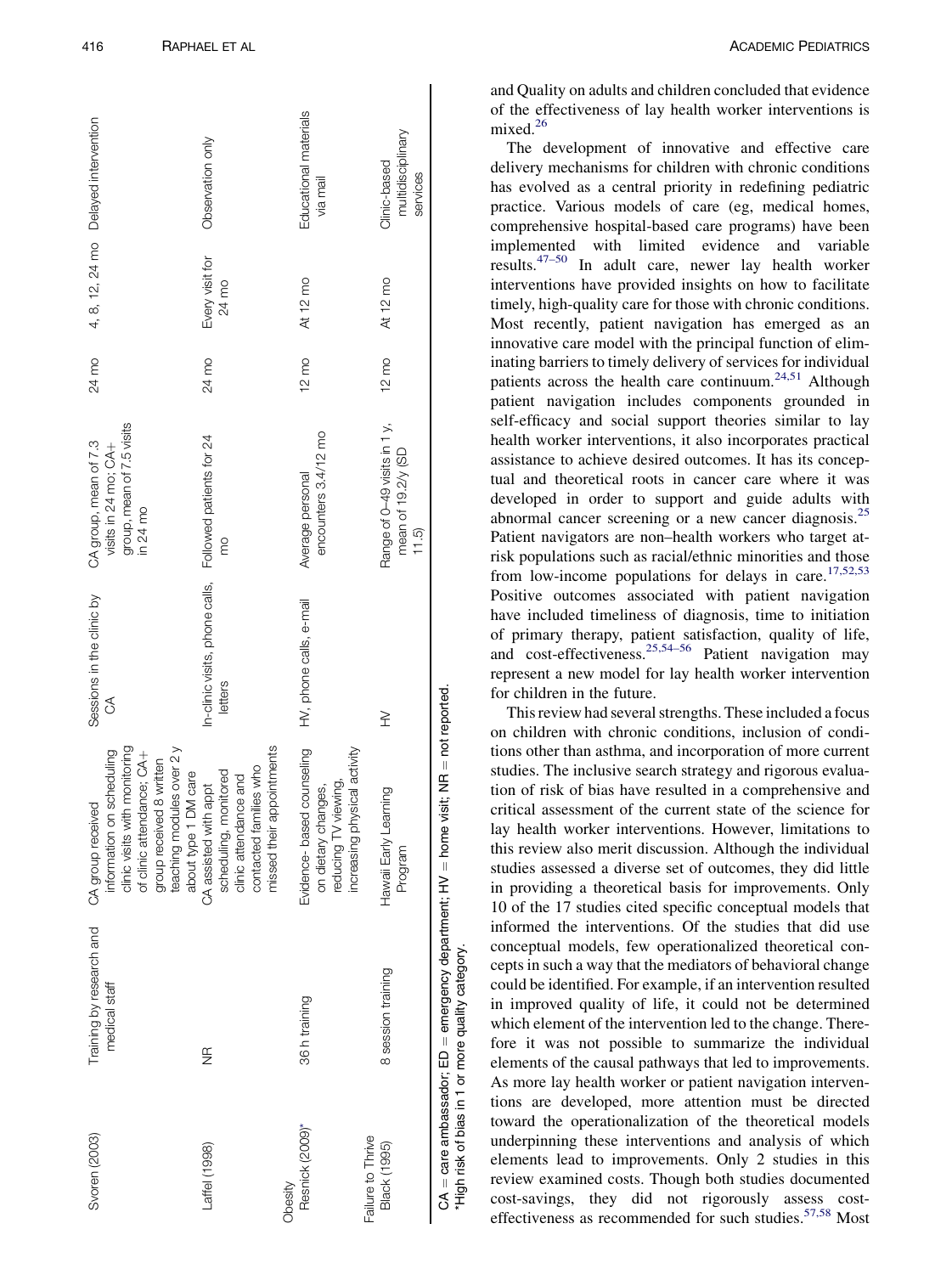<span id="page-9-0"></span>

| Study (Year)                             | Psychosocial/Behavior Outcomes                                                                                                                                                         | Symptoms/Medication Use                                                                                                                                                                                                                                                                                                                                                                  | <b>Urgent Care Use</b>                                                                                                                                    |
|------------------------------------------|----------------------------------------------------------------------------------------------------------------------------------------------------------------------------------------|------------------------------------------------------------------------------------------------------------------------------------------------------------------------------------------------------------------------------------------------------------------------------------------------------------------------------------------------------------------------------------------|-----------------------------------------------------------------------------------------------------------------------------------------------------------|
| Asthma                                   |                                                                                                                                                                                        |                                                                                                                                                                                                                                                                                                                                                                                          |                                                                                                                                                           |
| Bryant-Stephens (2009)                   | No difference in knowledge                                                                                                                                                             | No difference in nighttime cough, wheeze, or albuterol<br>use                                                                                                                                                                                                                                                                                                                            | No difference in ED visits or hospitalizations                                                                                                            |
| Flores (2009)                            | Increased know when serious breathing problem<br>controllable at home; 0.7 unit increase, $P = .02$ ;<br>no differences in QOL, asthma satisfaction                                    | Fewer rapid breathing episodes/mo; 57.3 to 41.5,<br>$P = .04$ ; fewer asthma exacerbations/mo; 2.9 to 1.8,<br>$P = .01$ ; fewer wheezing episodes/mo; 92 to 60,<br>$P = .01$ ; fewer missed parental work days/mo; 2.9 to<br>0.3, $P = .01$ ; fewer missed school days/mo; 3.7 to 0.8,<br>$P=.03$                                                                                        | Fewer ED visits/y; 0.5 to 0.1, $P = .03$ ; no differences<br>for hospitalizations, urgent care visits                                                     |
| Krieger (2009)                           | Increase in mean caregiver QOL score; 5.6 to 6.2,<br>$P < .001$ ; no differences in behavior change                                                                                    | Increase in no. of symptom-free days/2 wk; IE 0.94<br>(0.02-1.86) or 24.4 more days/y; no differences in<br>missed work or school days                                                                                                                                                                                                                                                   | No differences in urgent services use                                                                                                                     |
| Bryant-Stephens (2008)<br>Parker (2008)* | Not assessed<br>Fewer caregiver depressive symptoms; 1.62 to 1.5,<br>P value not reported                                                                                              | No differences in symptoms or medication use<br>Increased nadir PF; IE 8.2 (1.1-15.2); increased nadir<br>FEV <sub>1</sub> ; IE 10.0 (0.9–19.1); fewer bouts of persistent                                                                                                                                                                                                               | No differences in ED visits or hospitalizations<br>Less unscheduled urgent care; IE for last 12 mo 0.40<br>(0.22-0.74); IE for last 3 mo 0.43 (0.23-0.80) |
|                                          |                                                                                                                                                                                        | cough; 3.81 to 3.36; decrease in cough with exercise;<br>4.27 to 3.69; decrease in any symptoms for more<br>than 2 d/wk and no controller medication; IE 0.39<br>$(0.20 - 0.73)$                                                                                                                                                                                                         |                                                                                                                                                           |
| Williams (2006)                          | Not assessed                                                                                                                                                                           | Lower asthma functional severity score; 33% to 20%,<br>P < .01                                                                                                                                                                                                                                                                                                                           | Not assessed                                                                                                                                              |
| Eggleston $(2005)^*$                     | Not assessed                                                                                                                                                                           | Fewer daytime symptoms/9 mo; treatment group OR<br>$0.55$ (0.31-0.97) compared to control                                                                                                                                                                                                                                                                                                | No differences                                                                                                                                            |
| Krieger (2005)                           | Increased caregiver QOL score; IE 0.58 (0.18-0.99)                                                                                                                                     | Fewer no. of days' activity limitations/2 wk; $IE = 1.5$<br>$(-2.84$ to $-0.15)$ ; no differences in symptoms; no<br>differences in missed work or school days                                                                                                                                                                                                                           | Less urgent health services use/2 wk; $IE -0.97$ (-1.8)<br>to $-0.12$ )                                                                                   |
| McConnell (2005)*                        | No differences                                                                                                                                                                         | Not assessed                                                                                                                                                                                                                                                                                                                                                                             | Not assessed                                                                                                                                              |
| Morgan (2004)*                           | Not assessed                                                                                                                                                                           | Fewer no. of days with symptoms/2 wk; $-0.82$ ,<br>$P < .0001$ at 12 mo; $-0.60$ , $P < .0001$ at 24 mo; fewer<br>caretaker nights wakening/2 wk; $-0.61$ , $P < .0001$ at<br>12 mo; $-0.37$ , $P = .006$ at 24 mo; days caretaker plans<br>changed/2 wk; $-0.31$ , $P < .0001$ at 12 mo; fewer<br>missed school days/2 wk; $-0.17$ , $P = .003$ at 12 mo;<br>$-0.17, P = .009$ at 24 mo | Fewer no. of visits/y to ED or clinic; $-0.35$ , $P = .04$<br>at 12 mo                                                                                    |
| Bonner (2002)                            | Increased asthma knowledge, $P < .001$ ; increased<br>self-efficacy for managing asthma, $P < .001$                                                                                    | Less symptom persistence, $P < .01$ ; fewer activity<br>restrictions, $P < .01$ ; increased family adherence,<br>$P < .001$ ; increased prophylactic use of<br>bronchodilator, $P < .05$ ; increased physician<br>pharmacotherapy, $P < .001$                                                                                                                                            | Not assessed                                                                                                                                              |
| Type 1 Diabetes                          |                                                                                                                                                                                        |                                                                                                                                                                                                                                                                                                                                                                                          |                                                                                                                                                           |
| Sullivan-Bolyai (2011)*                  | Increase in father confidence related to managing DM,<br>$P = 0.02$ ; no differences in paternal concern, worry,<br>DM impact, perceived amount and helpfulness<br>of daily management | Not assessed                                                                                                                                                                                                                                                                                                                                                                             | Not assessed                                                                                                                                              |
| Sullivan-Bolyai (2010)                   | No differences in parental concern, worry, confidence,<br>DM impact on family                                                                                                          | Not assessed                                                                                                                                                                                                                                                                                                                                                                             | Not assessed                                                                                                                                              |

417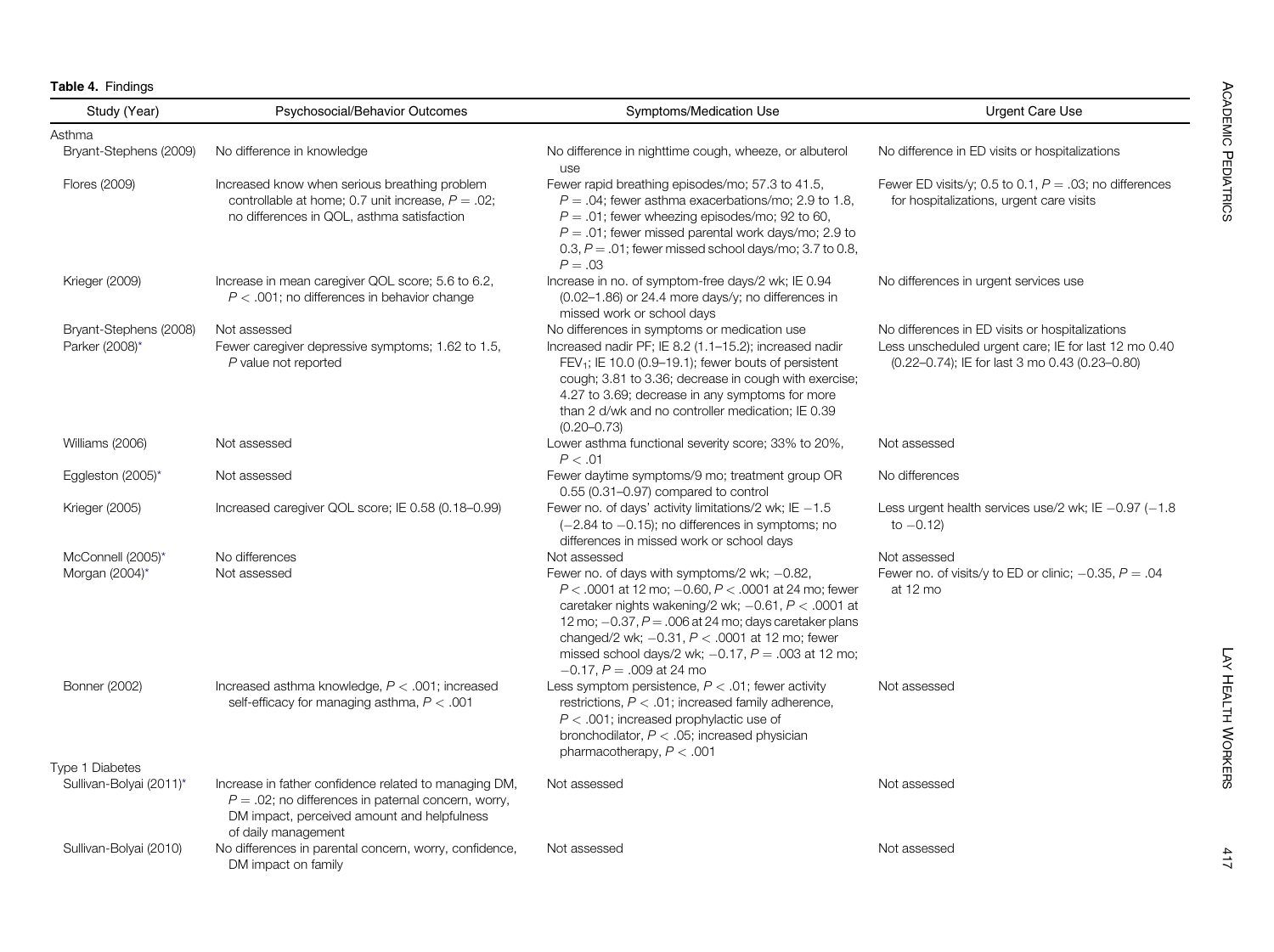| Svoren (2003)                     | Not assessed                                                       | patient-y in CA+ vs 60.6/100 patient-y in SC plus CA,<br>in risk of worsening glycemic control; SC plus CA 3.4<br>P = .02; fewer severe hypoglycemic events requiring<br>10.5/100 patient-y in SC plus CA, P = .01; increase<br>Lower rate of severe hypoglycemic events 45.4/100<br>parenteral therapy; 4.2/100 patient-y in CA+ vs<br>times higher compared to $CA +$ , $P = .002$ | Increased mean no. of clinic follow-up visits at 24 mo in<br>fewer ED visits; 21/100 patient-y in CA+ vs 34.9/100<br>both intervention groups; CA 7.3, CA+7.5, SC 5.4,<br>CA+ vs 15.3/100 patient-y in SC plus CA, $P = .04$ ;<br>$P = 0001$ ; less hospitalization; 8.9/100 patient-y in<br>patient-y in SC plus CA, $P = .004$ |
|-----------------------------------|--------------------------------------------------------------------|--------------------------------------------------------------------------------------------------------------------------------------------------------------------------------------------------------------------------------------------------------------------------------------------------------------------------------------------------------------------------------------|----------------------------------------------------------------------------------------------------------------------------------------------------------------------------------------------------------------------------------------------------------------------------------------------------------------------------------|
| Laffel (1998)                     | Not assessed                                                       | Lower rate of severe hypoglycemic events; 10.1/100<br>patient-y vs 22.5/100 patient-y, $P = .009$                                                                                                                                                                                                                                                                                    | Fewer ED visits or hospitalizations; 10.6/100 patient-y vs<br>clinic visits/24 mo; 7.1 visits for intervention vs 5.2 for<br>20.5/100 patient-y, $P = .034$ ; increased mean no. of<br>control, $P = .0001$                                                                                                                      |
| Resnick (2009)*<br>Obesity        | No differences in parent confidence; no differences in<br>behavior | No differences in BMI                                                                                                                                                                                                                                                                                                                                                                | Not assessed                                                                                                                                                                                                                                                                                                                     |
| Failure to Thrive<br>Black (2005) | Not assessed                                                       | No differences in weight                                                                                                                                                                                                                                                                                                                                                             | Not assessed                                                                                                                                                                                                                                                                                                                     |
|                                   |                                                                    | CA = care ambassador; ED = emergency department; FEV <sub>1</sub> = forced expiratory volume at 1 second; IE = intervention effect; PF = peak expiratory flow; QOL = quality of life; SC = standard care; BMI =                                                                                                                                                                      |                                                                                                                                                                                                                                                                                                                                  |

Confidence intervals are provided in parentheses. The term "difference" refers to statistically significant differences for intervention group relative to control. Confidence intervals are provided in parentheses. The term "difference" refers to statistically significant differences for intervention group relative to control. body mass index. body mass index.

\*High risk of bias in 1 or more quality category. more quality category "High risk of bias in 1 or

And the state of the state of the state of the state of the state of the state of the state of the state of the state of the state of the state of the state of the state of the state of the state of the state of the state

studies were limited to a small set of chronic conditions in urban populations. Future studies should focus on other chronic conditions and different settings (eg, rural).

There were also limitations inherent to the review methodology. The gray literature (evaluation of theses, dissertations, or unpublished work) was not included in the search as a result of limitations in resources. The studies that met the inclusion criteria were heterogeneous with varied medical conditions, designs, interventions, and outcome measures. The reporting of results by individual studies also varied widely with authors reporting intervention effects, percentage changes, or simply  $P$  values to demonstrate outcomes. These differences limited comparisons among studies. Given the heterogeneity of outcomes, we could not construct a funnel plot to assess publication bias or perform a meta-analysis. Future studies should report intervention effects with confidence intervals and all elements of study design that could lead to systematic bias.

Although statistically significant positive outcomes of lay health worker interventions have been demonstrated, the clinical benefits are relatively small in scale. Though any improvement is noteworthy, a critical question for policy makers will be whether this scale of improvement will make any appreciable impact on costs associated with management of pediatric chronic disease, particularly when there is increasing emphasis on identifying interventions to produce cost savings. Even if lay health worker interventions do result in cost savings, the returns might not go to those who fund the programs but might be realized by other parties. Therefore, cost savings must be considered from the perspective of all stakeholders, both within and outside the health care system. This determination may better elucidate which entities should be most invested in funding these programs (eg, hospitals, insurers, or employers). Aside from cost, another challenge to implementation of lay health worker interventions will be the current dynamic context of health care. Increasing focus on health literacy and technology-based interventions may change the role of lay health workers, as well as how they communicate with patients.

Lay health worker interventions are emerging as innovative models of care for individuals with chronic conditions, especially those from minority and low socioeconomic backgrounds. Many of the pediatric studies of lay health worker interventions report modest positive results including reduced health care use, decreased symptoms, and improved parental quality of life. Gaps in knowledge remain regarding the long-term sustainability of these benefits or cost-effectiveness of such programs. Core metrics must be identified to elucidate the impact of lay health worker interventions on children with chronic conditions. Lay health worker interventions should be further assessed in other specific conditions such as sickle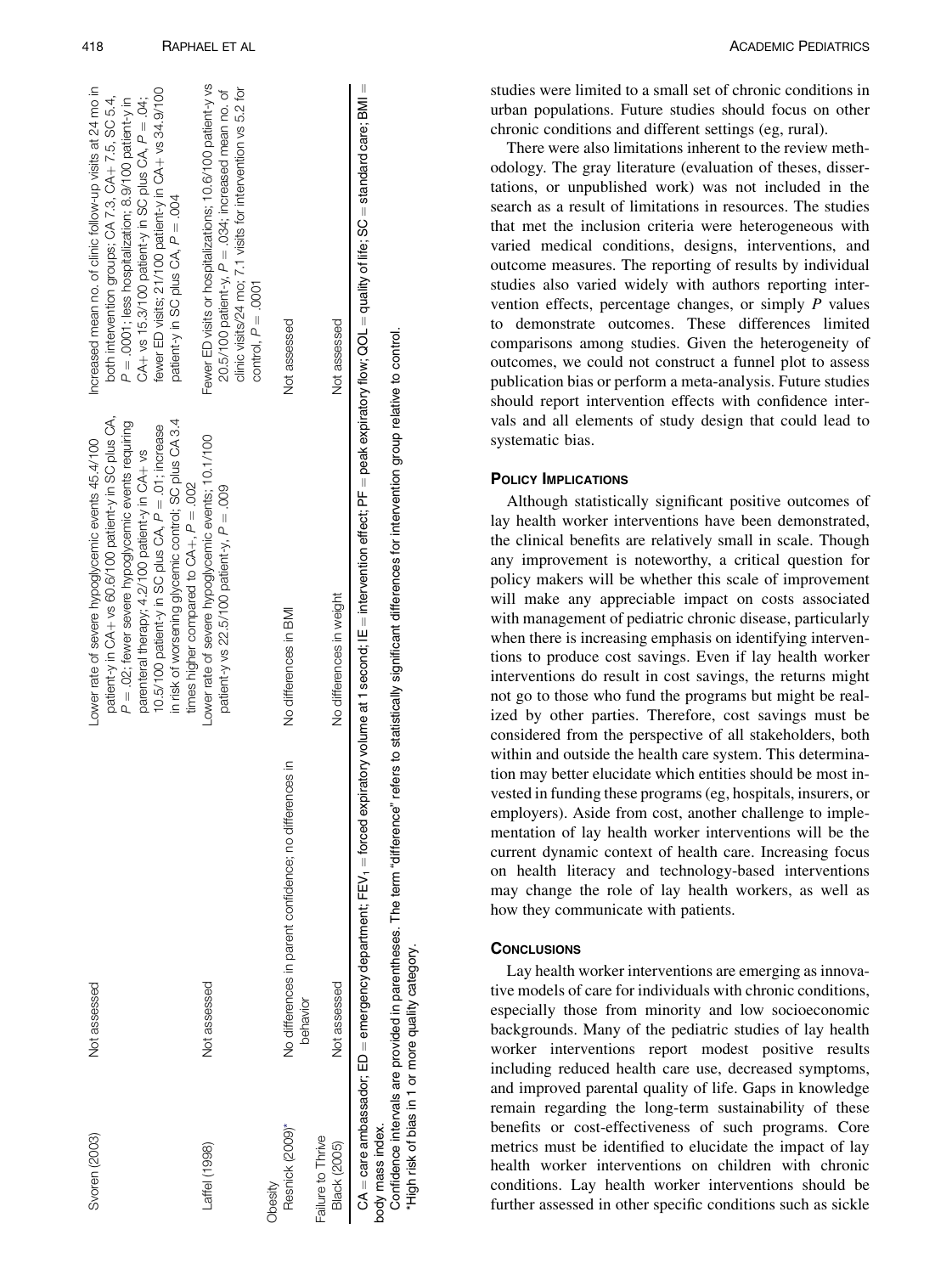<span id="page-11-0"></span>cell disease and cystic fibrosis as well as among medically complex children who have multiple diagnoses and medical needs. Because most lay health worker studies have been conducted in urban areas, more trials in rural areas are warranted.

The authors declare that they have no conflict of interest.

Supported in part by a grant to JLR (NIH grant 1K23 HL105568-01A1).

## **REFERENCES**

- 1. [Newacheck PW, Halfon N. Prevalence and impact of disabling](http://refhub.elsevier.com/S1876-2859(13)00125-3/sref1) [chronic conditions in childhood.](http://refhub.elsevier.com/S1876-2859(13)00125-3/sref1) Am J Public Health. 1998;88: [610–617.](http://refhub.elsevier.com/S1876-2859(13)00125-3/sref1)
- 2. [van Dyck PC, Kogan MD, McPherson MG, et al. Prevalence and char](http://refhub.elsevier.com/S1876-2859(13)00125-3/sref2)[acteristics of children with special health care needs.](http://refhub.elsevier.com/S1876-2859(13)00125-3/sref2) Arch Pediatr Adolesc Med[. 2004;158:884–890](http://refhub.elsevier.com/S1876-2859(13)00125-3/sref2).
- 3. [Perrin JM, Bloom SR, Gortmaker SL. The increase of childhood](http://refhub.elsevier.com/S1876-2859(13)00125-3/sref3) [chronic conditions in the United States.](http://refhub.elsevier.com/S1876-2859(13)00125-3/sref3) JAMA. 2007;297:2755–2759.
- 4. [Bethell CD, Read D, Blumberg SJ, Newacheck PW. What is the prev](http://refhub.elsevier.com/S1876-2859(13)00125-3/sref4)[alence of children with special health care needs? Toward an under](http://refhub.elsevier.com/S1876-2859(13)00125-3/sref4)[standing of variations in findings and methods across three national](http://refhub.elsevier.com/S1876-2859(13)00125-3/sref4) surveys. [Matern Child Health J](http://refhub.elsevier.com/S1876-2859(13)00125-3/sref4). 2008;12:1–14.
- 5. [van der Lee JH, Mokkink LB, Grootenhuis MA, et al. Definitions and](http://refhub.elsevier.com/S1876-2859(13)00125-3/sref5) [measurement of chronic health conditions in childhood: a systematic](http://refhub.elsevier.com/S1876-2859(13)00125-3/sref5) review. JAMA[. 2007;297:2741–2751](http://refhub.elsevier.com/S1876-2859(13)00125-3/sref5).
- 6. [Newacheck PW, Inkelas M, Kim SE. Health services use and health](http://refhub.elsevier.com/S1876-2859(13)00125-3/sref6) [care expenditures for children with disabilities.](http://refhub.elsevier.com/S1876-2859(13)00125-3/sref6) Pediatrics. 2004; [114:79–85](http://refhub.elsevier.com/S1876-2859(13)00125-3/sref6).
- 7. [Reichman NE, Corman H, Noonan K. Effects of child health on](http://refhub.elsevier.com/S1876-2859(13)00125-3/sref7) [parents' relationship status.](http://refhub.elsevier.com/S1876-2859(13)00125-3/sref7) Demography. 2004;41:569–584.
- 8. [Cooley WC, McAllister JW. Building medical homes: improvement](http://refhub.elsevier.com/S1876-2859(13)00125-3/sref8) [strategies in primary care for children with special health care needs.](http://refhub.elsevier.com/S1876-2859(13)00125-3/sref8) Pediatrics[. 2004;113:1499–1506.](http://refhub.elsevier.com/S1876-2859(13)00125-3/sref8)
- 9. [Newacheck PW, Hung YY, Wright KK. Racial and ethnic disparities](http://refhub.elsevier.com/S1876-2859(13)00125-3/sref9) [in access to care for children with special health care needs.](http://refhub.elsevier.com/S1876-2859(13)00125-3/sref9) Ambul Pediatr[. 2002;2:247–254](http://refhub.elsevier.com/S1876-2859(13)00125-3/sref9).
- 10. [Ngui EM, Flores G. Satisfaction with care and ease of using health](http://refhub.elsevier.com/S1876-2859(13)00125-3/sref10) [care services among parents of children with special health care](http://refhub.elsevier.com/S1876-2859(13)00125-3/sref10) [needs: the roles of race/ethnicity, insurance, language, and adequacy](http://refhub.elsevier.com/S1876-2859(13)00125-3/sref10) [of family-centered care.](http://refhub.elsevier.com/S1876-2859(13)00125-3/sref10) Pediatrics. 2006;117:1184–1196.
- 11. [Wise PH. The future pediatrician: the challenge of chronic illness.](http://refhub.elsevier.com/S1876-2859(13)00125-3/sref11) J Pediatr[. 2007;151:S6–S10.](http://refhub.elsevier.com/S1876-2859(13)00125-3/sref11)
- 12. [Halfon N, DuPlessis H, Inkelas M. Transforming the US child health](http://refhub.elsevier.com/S1876-2859(13)00125-3/sref12) system. [Health Aff \(Millwood\)](http://refhub.elsevier.com/S1876-2859(13)00125-3/sref12). 2007;26:315–330.
- 13. [Wise PH. The transformation of child health in the United States.](http://refhub.elsevier.com/S1876-2859(13)00125-3/sref13) [Health Aff \(Millwood\)](http://refhub.elsevier.com/S1876-2859(13)00125-3/sref13). 2004;23:9–25.
- 14. [Coulter A. Paternalism or partnership? Patients have grown up—and](http://refhub.elsevier.com/S1876-2859(13)00125-3/sref14) [there's no going back.](http://refhub.elsevier.com/S1876-2859(13)00125-3/sref14) *BMJ*. 1999;319:719-720.
- 15. [Foster G, Taylor SJC, Eldridge S, et al. Self-management education](http://refhub.elsevier.com/S1876-2859(13)00125-3/sref15) [programmes by lay leaders for people with chronic conditions.](http://refhub.elsevier.com/S1876-2859(13)00125-3/sref15) [Cochrane Database Syst Rev](http://refhub.elsevier.com/S1876-2859(13)00125-3/sref15). 2007;CD005108.
- 16. [Hibbard JH, Greene J, Tusler M. Improving the outcomes of disease](http://refhub.elsevier.com/S1876-2859(13)00125-3/sref16) [management by tailoring care to the patient's level of activation.](http://refhub.elsevier.com/S1876-2859(13)00125-3/sref16) Am J Manag Care[. 2009;15:353–360.](http://refhub.elsevier.com/S1876-2859(13)00125-3/sref16)
- 17. Dohan [D, Schrag D. Using navigators to improve care of underserved](http://refhub.elsevier.com/S1876-2859(13)00125-3/sref17) [patients: current practices and approaches.](http://refhub.elsevier.com/S1876-2859(13)00125-3/sref17) Cancer. 2005;104: [848–855.](http://refhub.elsevier.com/S1876-2859(13)00125-3/sref17)
- 18. [Postma J, Karr C, Kieckhefer G. Community health workers and envi](http://refhub.elsevier.com/S1876-2859(13)00125-3/sref18)[ronmental interventions for children with asthma: a systematic](http://refhub.elsevier.com/S1876-2859(13)00125-3/sref18) review. J Asthma[. 2009;46:564–576.](http://refhub.elsevier.com/S1876-2859(13)00125-3/sref18)
- 19. [Greene J, Hibbard JH. Why does patient activation matter? An exam](http://refhub.elsevier.com/S1876-2859(13)00125-3/sref19)[ination of the relationships between patient activation and health](http://refhub.elsevier.com/S1876-2859(13)00125-3/sref19)related outcomes. J Gen Intern Med[. 2012;27:520–526](http://refhub.elsevier.com/S1876-2859(13)00125-3/sref19).
- 20. [Lewin S, Munabi-Babigumira S, Glenton C, et al. Lay health workers](http://refhub.elsevier.com/S1876-2859(13)00125-3/sref20) [in primary and community health care for maternal and child health](http://refhub.elsevier.com/S1876-2859(13)00125-3/sref20) [and the management of infectious diseases.](http://refhub.elsevier.com/S1876-2859(13)00125-3/sref20) Cochrane Database Syst Rev[. 2010;CD004015.](http://refhub.elsevier.com/S1876-2859(13)00125-3/sref20)
- 21. [Norris SL, Chowdhury FM, Van Le K, et al. Effectiveness of commu](http://refhub.elsevier.com/S1876-2859(13)00125-3/sref21)[nity health workers in the care of persons with diabetes.](http://refhub.elsevier.com/S1876-2859(13)00125-3/sref21) Diabet Med. [2006;23:544–556](http://refhub.elsevier.com/S1876-2859(13)00125-3/sref21).
- 22. [Brownstein JN, Chowdhury FM, Norris SL, et al. Effectiveness of](http://refhub.elsevier.com/S1876-2859(13)00125-3/sref22) [community health workers in the care of people with hypertension.](http://refhub.elsevier.com/S1876-2859(13)00125-3/sref22) Am J Prev Med[. 2007;32:435–447](http://refhub.elsevier.com/S1876-2859(13)00125-3/sref22).
- 23. [Andrews JO, Felton G, Wewers ME, Heath J. Use of community](http://refhub.elsevier.com/S1876-2859(13)00125-3/sref23) [health workers in research with ethnic minority women.](http://refhub.elsevier.com/S1876-2859(13)00125-3/sref23) J Nurs Scholarsh[. 2004;36:358–365.](http://refhub.elsevier.com/S1876-2859(13)00125-3/sref23)
- 24. [Wells KJ, Battaglia TA, Dudley DJ, et al. Patient navigation: state of](http://refhub.elsevier.com/S1876-2859(13)00125-3/sref24) [the art or is it science?](http://refhub.elsevier.com/S1876-2859(13)00125-3/sref24) Cancer. 2008;113:1999–2010.
- 25. [Freund KM, Battaglia TA, Calhoun E, et al. National Cancer Institute](http://refhub.elsevier.com/S1876-2859(13)00125-3/sref25) [Patient Navigation Research Program: methods, protocol, and](http://refhub.elsevier.com/S1876-2859(13)00125-3/sref25) measures. Cancer[. 2008;113:3391–3399](http://refhub.elsevier.com/S1876-2859(13)00125-3/sref25).
- 26. [Viswanathan M, Kraschnewski J, Nishikawa B, et al.](http://refhub.elsevier.com/S1876-2859(13)00125-3/sref26) Outcomes of [Community Health Worker Interventions](http://refhub.elsevier.com/S1876-2859(13)00125-3/sref26). Research Triangle Park, [NC: RTI International–University of North Carolina Evidence](http://refhub.elsevier.com/S1876-2859(13)00125-3/sref26)[based Practice Center; 2009. Report 09–E014](http://refhub.elsevier.com/S1876-2859(13)00125-3/sref26).
- 27. Cochrane Consumers and Communication Review Group. Available at: [http://www.latrobe.edu.au/chcp/cochrane/resources.html.](http://www.latrobe.edu.au/chcp/cochrane/resources.html) Accessed November 2, 2012.
- 28. Ryan R, Hill S, Prictor M, McKenzie J; Cochrane Consumers and Communication Review Group. Study quality guide. May 2011. Available at: [http://www.latrobe.edu.au/chcp/cochrane/resources.html.](http://www.latrobe.edu.au/chcp/cochrane/resources.html) Accessed April 10, 2013.
- 29. [Krieger J, Takaro TK, Song L, et al. A randomized controlled trial of](http://refhub.elsevier.com/S1876-2859(13)00125-3/sref27) [asthma self-management support comparing clinic-based nurses and](http://refhub.elsevier.com/S1876-2859(13)00125-3/sref27) [in-home community health workers: the Seattle–King County](http://refhub.elsevier.com/S1876-2859(13)00125-3/sref27) Healthy Homes II Project. [Arch Pediatr Adolesc Med](http://refhub.elsevier.com/S1876-2859(13)00125-3/sref27). 2009;163: [141–149.](http://refhub.elsevier.com/S1876-2859(13)00125-3/sref27)
- 30. [Parker EA, Israel BA, Robins TG, et al. Evaluation of Community](http://refhub.elsevier.com/S1876-2859(13)00125-3/sref28) [Action Against Asthma: a community health worker intervention to](http://refhub.elsevier.com/S1876-2859(13)00125-3/sref28) [improve children's asthma-related health by reducing household](http://refhub.elsevier.com/S1876-2859(13)00125-3/sref28) [environmental triggers for asthma.](http://refhub.elsevier.com/S1876-2859(13)00125-3/sref28) Health Educ Behav. 2008;35: [376–395.](http://refhub.elsevier.com/S1876-2859(13)00125-3/sref28)
- 31. [Williams SG, Brown CM, Falter KH, et al. Does a multifaceted envi](http://refhub.elsevier.com/S1876-2859(13)00125-3/sref29)[ronmental intervention alter the impact of asthma on inner-city chil](http://refhub.elsevier.com/S1876-2859(13)00125-3/sref29)dren? J Natl Med Assoc[. 2006;98:249–260](http://refhub.elsevier.com/S1876-2859(13)00125-3/sref29).
- 32. [Eggleston PA, Butz A, Rand C, et al. Home environmental interven](http://refhub.elsevier.com/S1876-2859(13)00125-3/sref30)[tion in inner-city asthma: a randomized controlled clinical trial.](http://refhub.elsevier.com/S1876-2859(13)00125-3/sref30) Ann [Allergy Asthma Immunol](http://refhub.elsevier.com/S1876-2859(13)00125-3/sref30). 2005;95:518–524.
- 33. [Krieger JW, Takaro TK, Song L, Weaver M. The Seattle–King County](http://refhub.elsevier.com/S1876-2859(13)00125-3/sref31) [Healthy Homes Project: a randomized, controlled trial of a community](http://refhub.elsevier.com/S1876-2859(13)00125-3/sref31) [health worker intervention to decrease exposure to indoor asthma](http://refhub.elsevier.com/S1876-2859(13)00125-3/sref31) triggers. [Am J Public Health](http://refhub.elsevier.com/S1876-2859(13)00125-3/sref31). 2005;95:652–659.
- 34. [Morgan WJ, Crain EF, Gruchalla RS, et al. Results of a home-based](http://refhub.elsevier.com/S1876-2859(13)00125-3/sref32) [environmental intervention among urban children with asthma.](http://refhub.elsevier.com/S1876-2859(13)00125-3/sref32) N Engl J Med[. 2004;351:1068–1080](http://refhub.elsevier.com/S1876-2859(13)00125-3/sref32).
- 35. [Bonner S, Zimmerman BJ, Evans D, et al. An individualized interven](http://refhub.elsevier.com/S1876-2859(13)00125-3/sref33)[tion to improve asthma management among urban Latino and](http://refhub.elsevier.com/S1876-2859(13)00125-3/sref33) [African-American families.](http://refhub.elsevier.com/S1876-2859(13)00125-3/sref33) J Asthma. 2002;39:167–179.
- 36. [Sullivan-Bolyai S, Bova C, Lee M, Gruppuso PA. Mentoring fathers](http://refhub.elsevier.com/S1876-2859(13)00125-3/sref34) [of children newly diagnosed with T1DM.](http://refhub.elsevier.com/S1876-2859(13)00125-3/sref34) MCN Am J Matern Child Nurs[. 2011;36:224–231.](http://refhub.elsevier.com/S1876-2859(13)00125-3/sref34)
- 37. [Sullivan-Bolyai S, Bova C, Leung K, et al. Social Support to](http://refhub.elsevier.com/S1876-2859(13)00125-3/sref35) [Empower Parents \(STEP\): an intervention for parents of young chil](http://refhub.elsevier.com/S1876-2859(13)00125-3/sref35)[dren newly diagnosed with type 1 diabetes.](http://refhub.elsevier.com/S1876-2859(13)00125-3/sref35) Diabetes Educ. 2010;36: [88–97](http://refhub.elsevier.com/S1876-2859(13)00125-3/sref35).
- 38. [Black MM, Dubowitz H, Hutcheson J, et al. A randomized clinical](http://refhub.elsevier.com/S1876-2859(13)00125-3/sref36) [trial of home intervention for children with failure to thrive.](http://refhub.elsevier.com/S1876-2859(13)00125-3/sref36) Pediatrics[. 1995;95:807–814](http://refhub.elsevier.com/S1876-2859(13)00125-3/sref36).
- 39. [Bryant-Stephens T, Li Y. Outcomes of a home-based environmental](http://refhub.elsevier.com/S1876-2859(13)00125-3/sref37) [remediation for urban children with asthma.](http://refhub.elsevier.com/S1876-2859(13)00125-3/sref37) J Natl Med Assoc. [2008;100:306–316](http://refhub.elsevier.com/S1876-2859(13)00125-3/sref37).